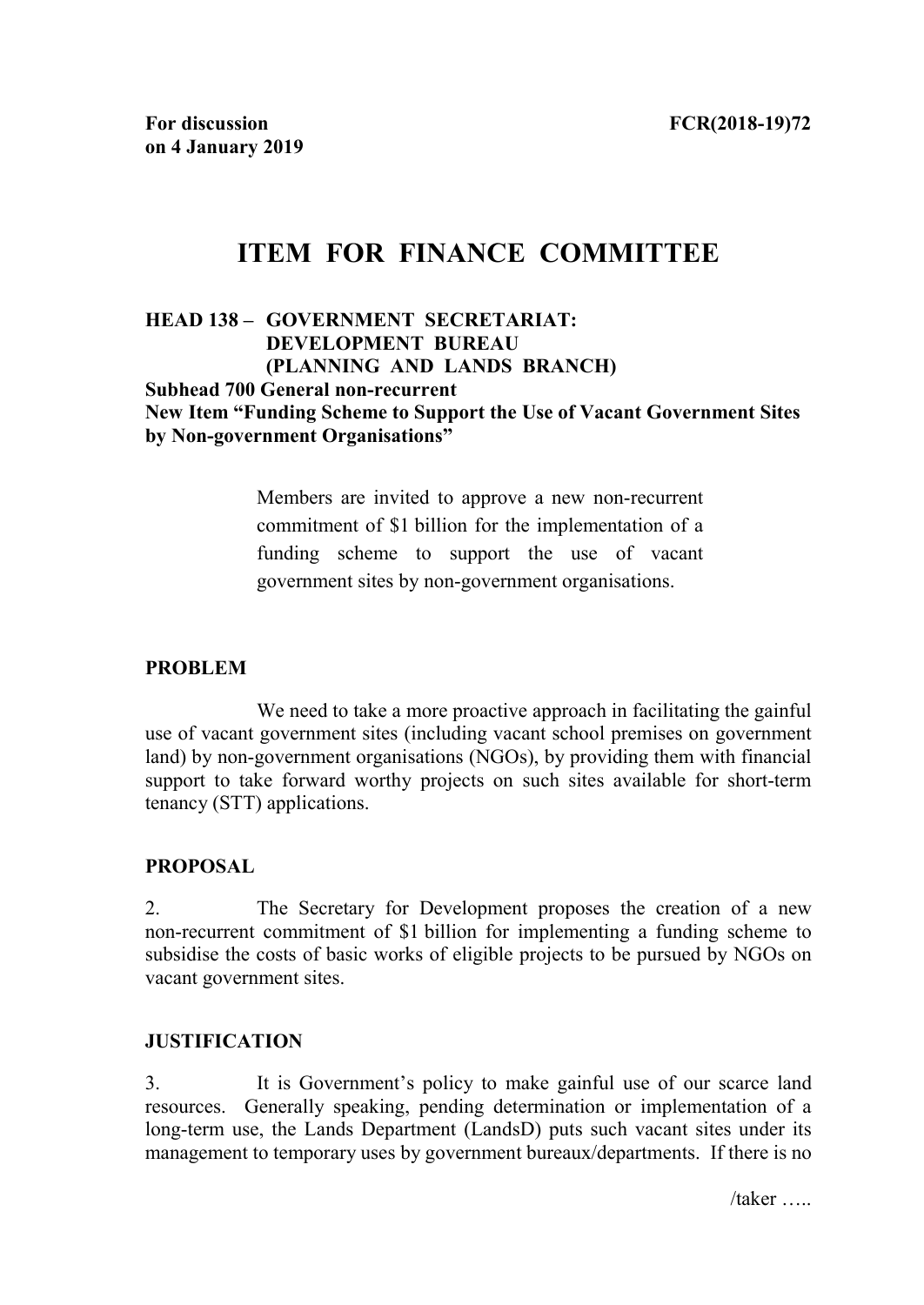taker within Government, individual vacant sites may be made available for specific uses supported by relevant bureaux or departments through open tender (such as STT carparks). For sites with no temporary use identified by Government following the above process, LandsD would publish the site details online to invite tenancy applications by NGOs for community, institutional, or other non-profit-making use on a short-term basis, with provisions for renewal where appropriate. If an application is approved, nominal rent will be charged with policy support by a relevant bureau; in other cases full market rent will be charged<sup>[1](#page-1-0)</sup>.

4. As at 3 October 2018, a total of 853 vacant government sites under LandsD's management (including 21 vacant school premises on government land) are available for application. A breakdown of these available vacant sites by district, size and zoning, and a list of vacant school premises under LandsD's management are at Enclosure 1 and Enclosure 2 respectively. While some of these sites are in relatively remote locations with limited access, small in size, and/or of an odd configuration, others may possess some potential for short-term uses not involving massive capital works. However, some of the latter sites are subject to technical constraints, such as constraints posed by adjoining slopes, dilapidated building structures requiring substantial restoration and repair works, or inadequate infrastructural support. Currently, a prospective NGO tenant is expected to resolve these concerns and take up the costs of the capital works on its own, but the required efforts and financial commitment may be regarded by some to be disproportionate to the proposed non-profit-making uses or may go beyond some NGOs' financial and technical capability. Encls.  $1 & 2$ 

## **Proposed Funding Scheme**

5. The proposed funding scheme is premised on the following key directions –

(a) an inclusive approach capitalising on "community wisdom" should be adopted. With this in mind, the funding would be open to all applications for use of available vacant government sites (including vacant school premises on government land) which have received at least in-principle approval by Government under the current mechanism. In other words, the funding would not be limited to specific community, institutional or other non-profit making uses pre-determined by Government;

 $/(b)$  .....

<span id="page-1-0"></span><sup>&</sup>lt;sup>1</sup> A list of vacant government sites (including vacant school premises) under LandsD's management and available for tenancy application by NGOs for community, institutional, or non-profit-making purposes is published on LandsD's "GeoInfo Map" website [\(http://www.map.gov.hk/gih3/index.jsp?tab=320&lg=en\)](http://www.map.gov.hk/gih3/index.jsp?tab=320&lg=en). A total of 14 STTs were approved by LandsD in 2015-16, 2016-17 and 2017-18 for such uses, including a breast cancer support centre, sports development/training/activity venues, an organic farm, facilities for supporting community/rehabilitation/social services, and a village office. For all these cases, the STTs were granted at nominal rent with policy support.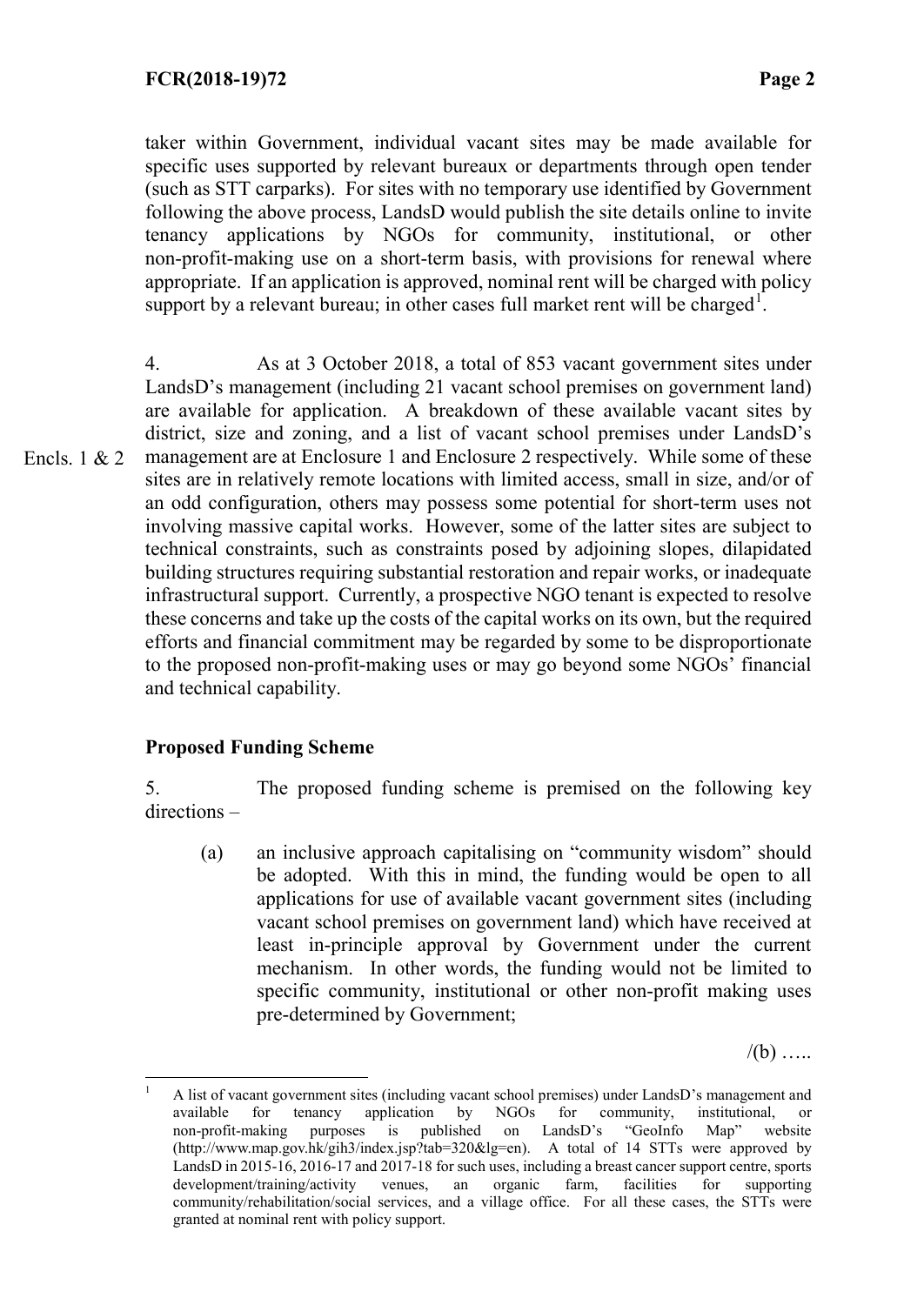- (b) the mechanism for submitting and approving funding applications should be kept simple, to minimise bureaucracy and facilitate the kick-starting of worthy projects as early as possible; and
- (c) apart from providing funding support, we should take the opportunity to encourage the contribution of expertise and experience by professionals in the development sector, and in so doing facilitate tripartite collaboration among Government, NGO-applicants and professional bodies in taking forward worthy causes.

### *Existing mechanism for handling applications for use of vacant government sites*

6. The proposed funding scheme would not change, but would supplement, the current mechanism for handling applications for use of vacant government sites. At present, in relation to unleased and unallocated government sites including vacant school premises that are under LandsD's management and may be suitable for temporary uses by way of STTs<sup>[2](#page-2-0)</sup>, District Lands Offices of LandsD would, upon receipt of an application from an NGO, consult relevant  $bureau(x)$  or department(s) on the proposal under the existing mechanism. During the process, the applicant may need to provide supplementary information requested by the bureau $(x)$  or department $(s)$  to demonstrate the merits of the proposal. Depending on the circumstances, the applicant may also be required to address local concerns or other issues raised by bureau(x) and department(s). A prerequisite for the approval of an application is that policy support has been given by a relevant bureau whose portfolio oversees the provision of services related to the relevant community, institutional or other non-profit-making use being applied for. When more than one application for use of the same vacant government site (including vacant school premises) are received, and more than one application have received the requisite policy support, LandsD would escalate the case to the Development Bureau (Planning and Lands Branch) (DEVB(PLB)) for a steer<sup>[3](#page-2-1)</sup>.

/7. …..

<span id="page-2-0"></span><sup>&</sup>lt;sup>2</sup> Under LandsD's current practice, STTs let by direct grant are normally granted for a fixed term of a duration ranging from one to five years (in some cases with policy justifications a longer term of up to seven years may be granted) and thereafter continue monthly or quarterly if the site concerned is not immediately required for permanent or other temporary uses. This provides flexibility for both the tenant and Government in respect of sites which have been/may be earmarked for long-term land uses. Similar considerations apply to STT applications involving vacant school premises under LandsD's management.

<span id="page-2-1"></span><sup>&</sup>lt;sup>3</sup> Such cases would be put before the Committee on Planning and Land Development, which is an existing inter-departmental committee chaired by the Secretary for Development to provide steer for resolving inter-bureau or inter-departmental issues about development and land supply.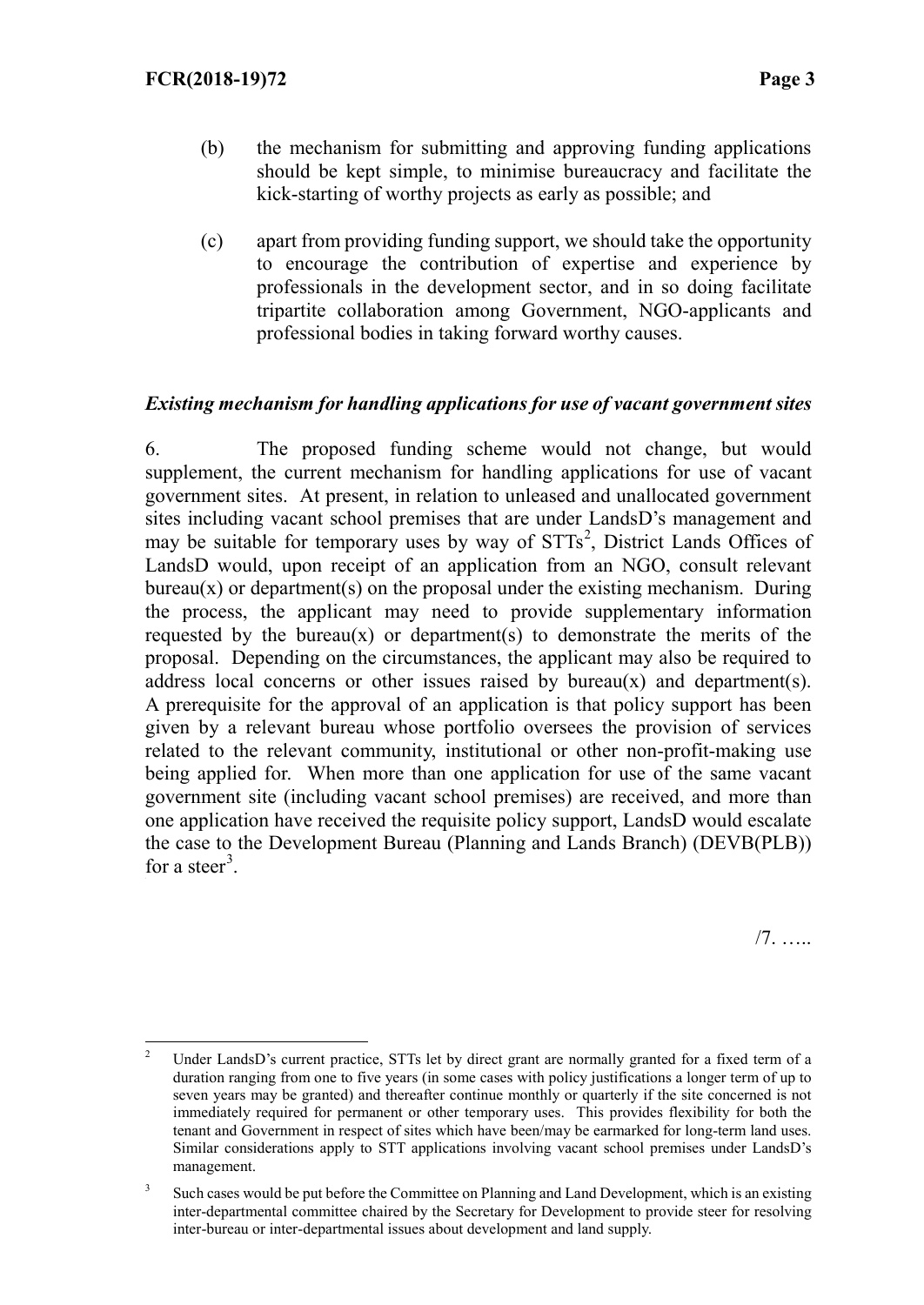7. Apart from those under LandsD's management, there are a small number of vacant sites managed by the Government Property Agency<sup>[4](#page-3-0)</sup> or other departments, and are available for use by NGOs by way of STTs or other tenancy arrangements. To optimise their use as far as possible, we would include these vacant sites for the purposes of the proposed funding scheme.

## *Eligibility for the proposed funding scheme*

8. After an NGO has received in-principle approval from the relevant authorities for renting a vacant government site (including vacant school premises) under the existing mechanism (paragraphs 6 to 7 above), it may make an application for funding support under the proposed funding scheme if it meets the following criteria –

- (a) it is a charitable institution or trust of a public character exempt from tax under section 88 of the Inland Revenue Ordinance (Cap. 112), or a company incorporated under the Companies Ordinance (Cap. 622) or the former Companies Ordinance (Cap. 32) as limited by guarantee whose objects and powers do not include distribution of profits to members, or a non-profit-making society registered or body established under any legislation in Hong Kong<sup>[5](#page-3-1)</sup>; or
- (b) it takes the form of a social enterprise<sup>[6](#page-3-2)</sup> (SE).

## *Scope of financial support and its ceiling*

9. The funding scheme would provide successful NGO-applicants with subsidies to support one-off, basic, and essential restoration works required to make the sites/premises fit for use. Such works may include, for example, slope upgrading works, site formation, erection of temporary structures (such as those

 $\lambda$ using …..

<span id="page-3-0"></span> <sup>4</sup> A list of surplus government accommodation managed by relevant bureaux/departments that is available for application for direct leasing by NGOs is uploaded onto the website of the Government Property Agency [\(https://www.gpa.gov.hk/english/let/let.html#boxes\)](https://www.gpa.gov.hk/english/let/let.html#boxes).

<span id="page-3-1"></span><sup>&</sup>lt;sup>5</sup> In that case, the NGO must provide a certificate of its registration or establishment issued under the relevant Ordinance, and a certified copy of the relevant document specifying that it does not distribute profits to its members, directors, shareholders, employees or any other persons.

<span id="page-3-2"></span><sup>&</sup>lt;sup>6</sup> There is no statutory definition of SE in Hong Kong. In general, an SE is a business to achieve specific social objectives such as providing services or products needed by the community, creating employment and training opportunities for the socially disadvantaged and protecting the environment. Its profits will be principally reinvested in the business for the social objectives it pursues. We expect an SE making an application should be an institution listed under the "Hot spots for consumptions at SEs" compiled by the Home Affairs Department [\(http://www.social-enterprises.gov.hk/en/hotspots/full\\_text.html\)](http://www.social-enterprises.gov.hk/en/hotspots/full_text.html), or the "Social Enterprise Directory" compiled by the Social Enterprise Business Centre compiled by the Social Enterprise Business Centre [\(https://socialenterprise.org.hk/en/sedb\)](https://socialenterprise.org.hk/en/sedb).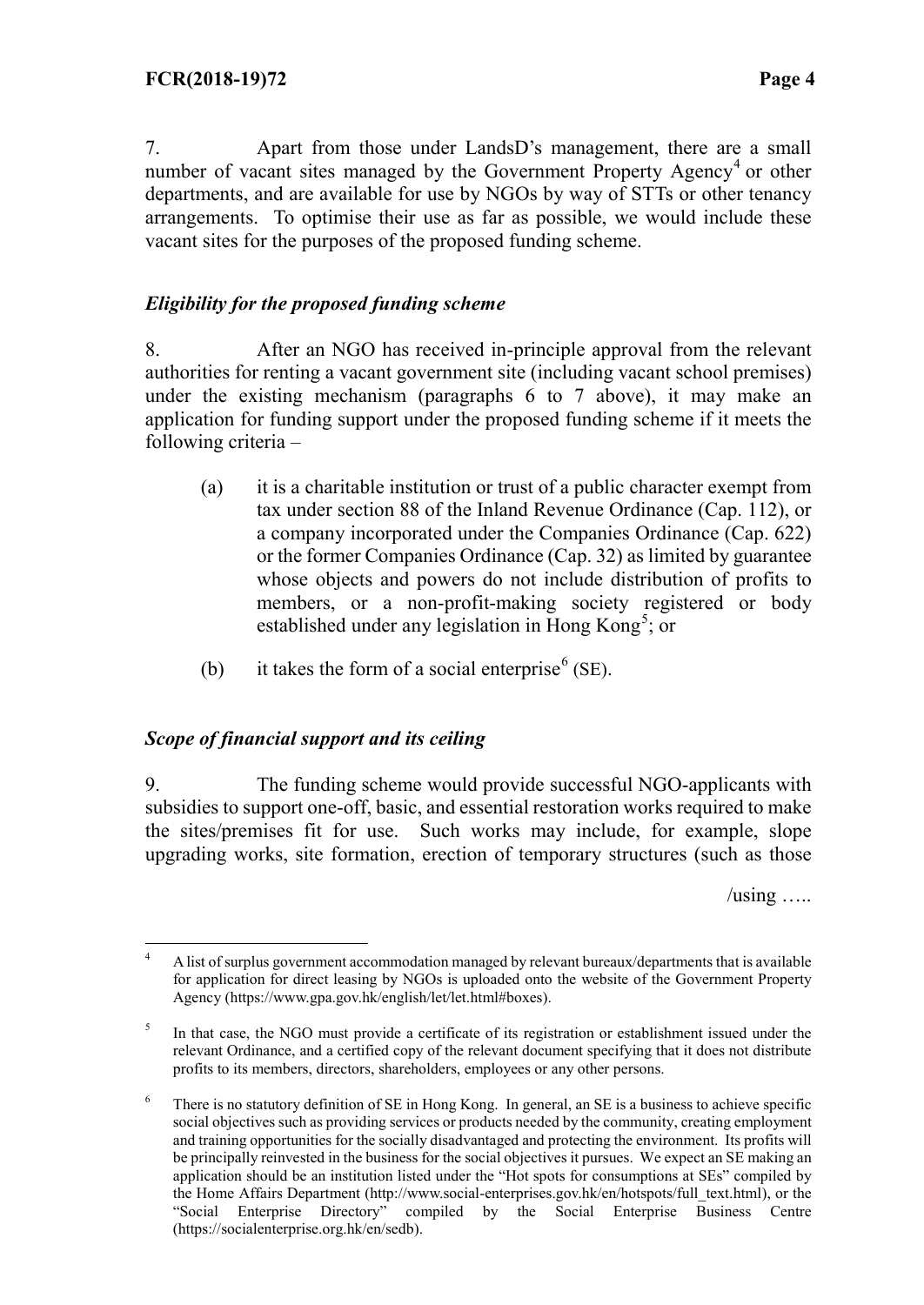using modular integrated construction methods), provision of sewerage/drainage, pedestrian/vehicular access, renovation of dilapidated premises, installation of fire safety equipment or barrier-free facilities, etc. The costs in relation to consultancy services commissioned to determine the technical feasibility or parameters of the proposed works<sup>[7](#page-4-0)</sup>, as well as insurance policies covering any potential claims that may arise during surveys, investigations and renovation works, may also be covered.

10. Nevertheless, the funding scheme is not intended to cover the cost for interior fitting-out, furniture and equipment, and other operating or recurrent expenses (e.g. repair and maintenance) to be incurred in implementing the proposed short-term use on the vacant sites in question.

11. The funding to be allocated to each approved project would vary, depending on a number of site-specific factors, in particular the size of the site, existing conditions, technical requirements and the uses proposed. This notwithstanding, the financial subsidy for each approved project would at this stage be capped at \$60 million. The ceiling has been drawn up with reference to the costs of basic works for comparable projects in recent years to make gainful uses of various sites on government land for community, institutional or other non-profit-making initiatives. This would help strike a suitable balance between the objectives of enabling NGOs to make a number of vacant sites fit for use after implementing the proposed works of a manageable scale, and avoiding the new non-recurrent commitment being crowded out by a few big-ticket items.

#### *Technical support*

12. The restoration and repair works on the vacant sites or school premises should essentially be executed by consultants, professionals and/or contractors engaged by the relevant NGOs upon approval of the funding applications. Considering that some NGO-applicants may not be well versed or experienced in project planning and works management, we are discussing the arrangement for relevant professional institutes to nominate professionals willing

 $/$ to ……

(b) detailed design;

<span id="page-4-0"></span><sup>&</sup>lt;sup>7</sup> The consultancy services may cover –

<sup>(</sup>a) preliminary feasibility studies about the proposed restoration and repair works, or minor investigation or site survey;

<sup>(</sup>c) submission of plans to the Buildings Department and other government departments concerned; or

<sup>(</sup>d) quantity surveying services, including tender documentation.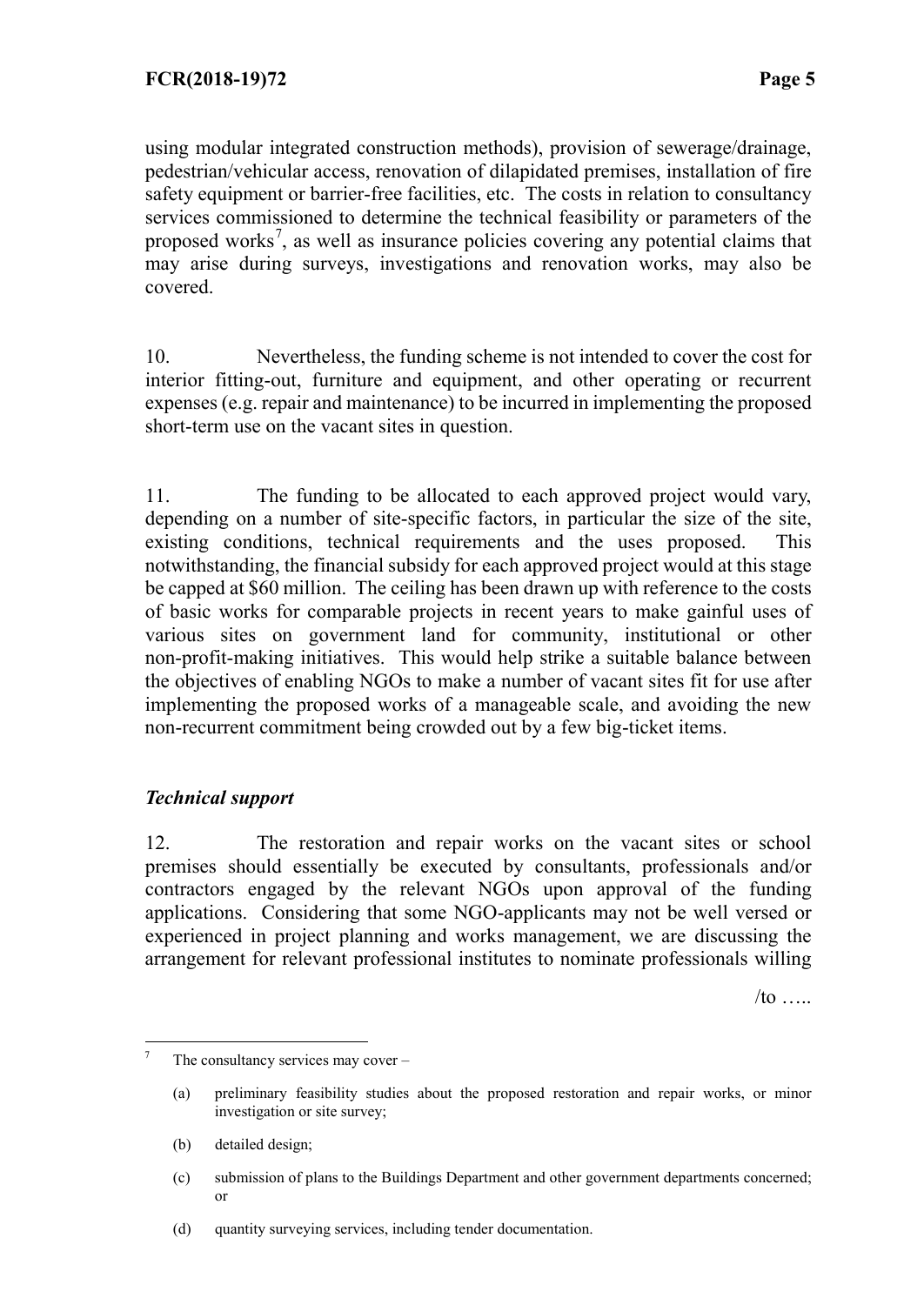to provide support or advisory services for NGO-applicants, mainly on a *pro bono* basis, in preparing applications for the funding support and implementing approved projects (particularly at the initial stage). Responses by various professional institutes so far are very positive.

## *Assessment mechanism*

13. DEVB(PLB) would chair an inter-departmental Assessment Committee to vet applications<sup>[8](#page-5-0)</sup> and oversee the implementation of the funding scheme. The Assessment Committee would draw upon representatives of relevant bureaux and departments as members.

14. As eligible applicants should have received in-principle approval for the proposed use of relevant vacant sites, the Assessment Committee would focus on the technical aspects of the proposed works to ensure that the works are within the scope and financial ceiling mentioned above. In particular, the Assessment Committee would see to it that the amount of funding granted to each approved project should be in line with the principles of economy, efficiency, and effectiveness in the use of resources thereby achieving good value for money. The Assessment Committee would also look into the experience and capability of applicants, and the timeframe required by them in implementing the projects.

## **Monitoring and Control**

15. Apart from the STT governing the letting of the vacant government sites or vacant school premises, successful applicants would be required to sign a separate funding agreement with Government in respect of the implementation of the approved works on the relevant sites and premises. All approved projects would be monitored by the Secretariat to the Assessment Committee against the milestones stated in the funding agreement<sup>[9](#page-5-1)</sup>. Each approved grant would be disbursed by installments, normally on a reimbursement basis, subject to the fulfillment of project milestones in the funding agreement and the verification of certified invoices or bills.

16. Successful applicants have to keep a proper set of books and records for their projects receiving funding support under the scheme. They would be required to submit regular progress reports and financial reports against the

/milestones …..

<span id="page-5-1"></span><span id="page-5-0"></span> <sup>8</sup> A flow chart illustrating essential steps to go through in the application procedures is at Enclosure 3. Encl. 3

In the funding agreement, we would specify that the funding granted to each successful applicant will not impose any recurrent financial obligations on Government. The successful applicant should also procure appropriate insurance policies and indemnify Government against any claim that may arise during surveys, investigation and renovation works in accordance with the funding agreement.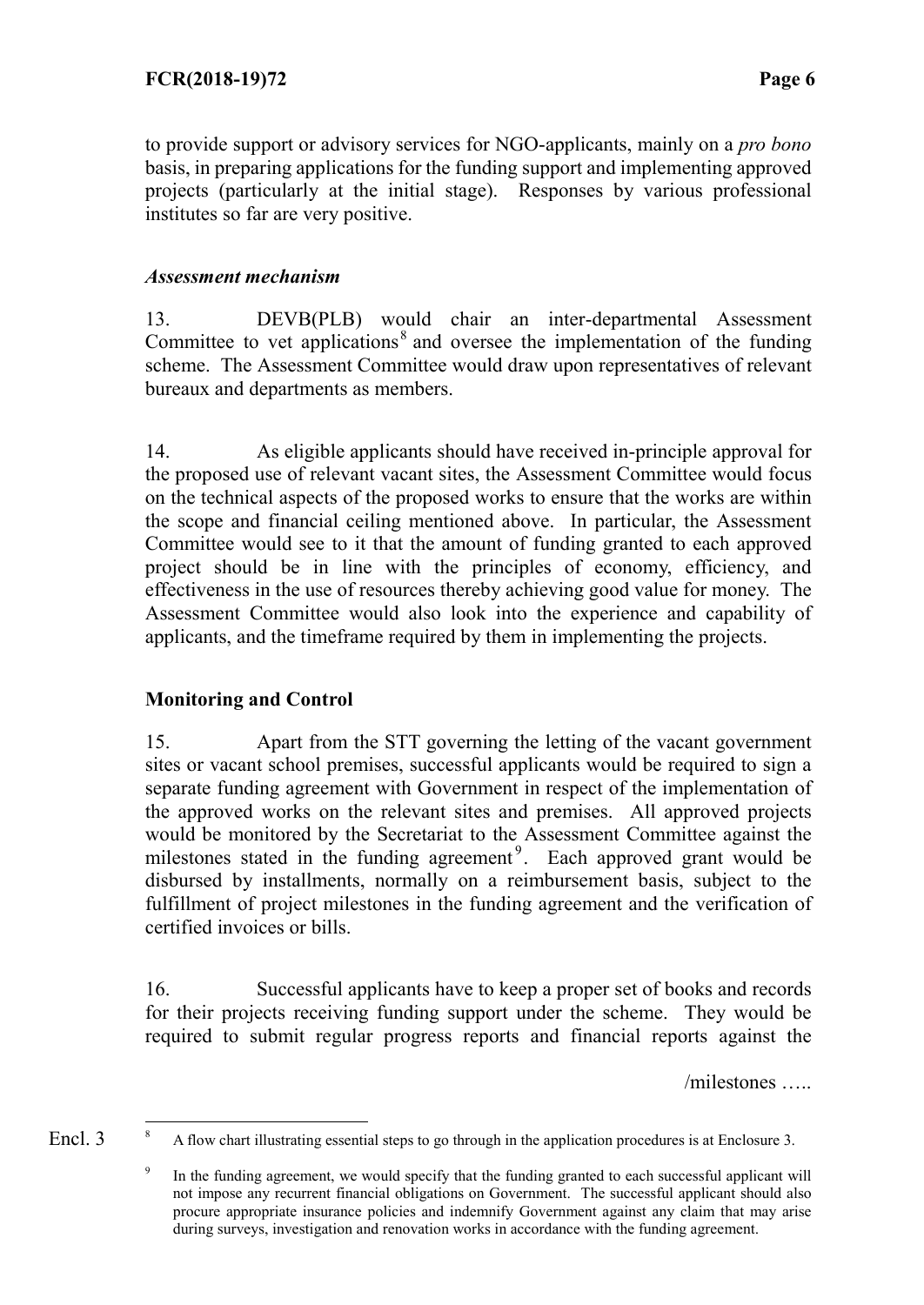milestones agreed in the funding agreement until completion of the project. They would also be required to submit audited statements certified by independent auditors upon completion of the project. A mechanism would be in place to suspend the disbursement of funding or even cease a project in case of unsatisfactory project progress or contravention of the funding guidelines. Government would also reserve the right to require the refund of the amounts already disbursed for a curtailed project.

17. To ensure transparency and accountability on the use of the grants under the funding scheme, DEVB(PLB) would submit an annual report on the approved applications and implementation progress of projects to the Legislative Council (LegCo) Panel on Development.

#### **EXPECTED BENEFITS**

18. The funding scheme represents Government's strengthened efforts in promoting the gainful use of vacant government land in support of a variety of socially beneficial initiatives (e.g. workshops promoting arts and culture, centres for youth development, social welfare and elderly facilities, support centres for ethnic minorities, support centres for animals, community farms, etc.). The exact number of sites to be utilised through implementation of this scheme, the sectors to be served and the number of beneficiaries will depend on the applications to be received and approved.

#### **FINANCIAL IMPLICATIONS**

19. The implementation of the funding scheme requires a non-recurrent funding of \$1 billion. The annual cash flow is essentially demand driven and will depend on the actual number of applications received and approved, as well as the amount of subsidy to be disbursed each year. Purely for planning purpose, the estimated annual cash flow requirement is as follows –

| 2019-20  | 2020-21  | 2021-22  | 2022-23  | 2023-24  | <b>Total</b> |
|----------|----------|----------|----------|----------|--------------|
| (\$'000) | (\$'000) | (\$'000) | (\$'000) | (\$'000) | (\$'000)     |
| 50.000   | 200,000  | 350,000  | 300,000  | 100,000  | .000.000     |

20. DEVB(PLB) has been earmarked with additional departmental resources to administer the funding scheme.

#### /**IMPLEMENTATION** …..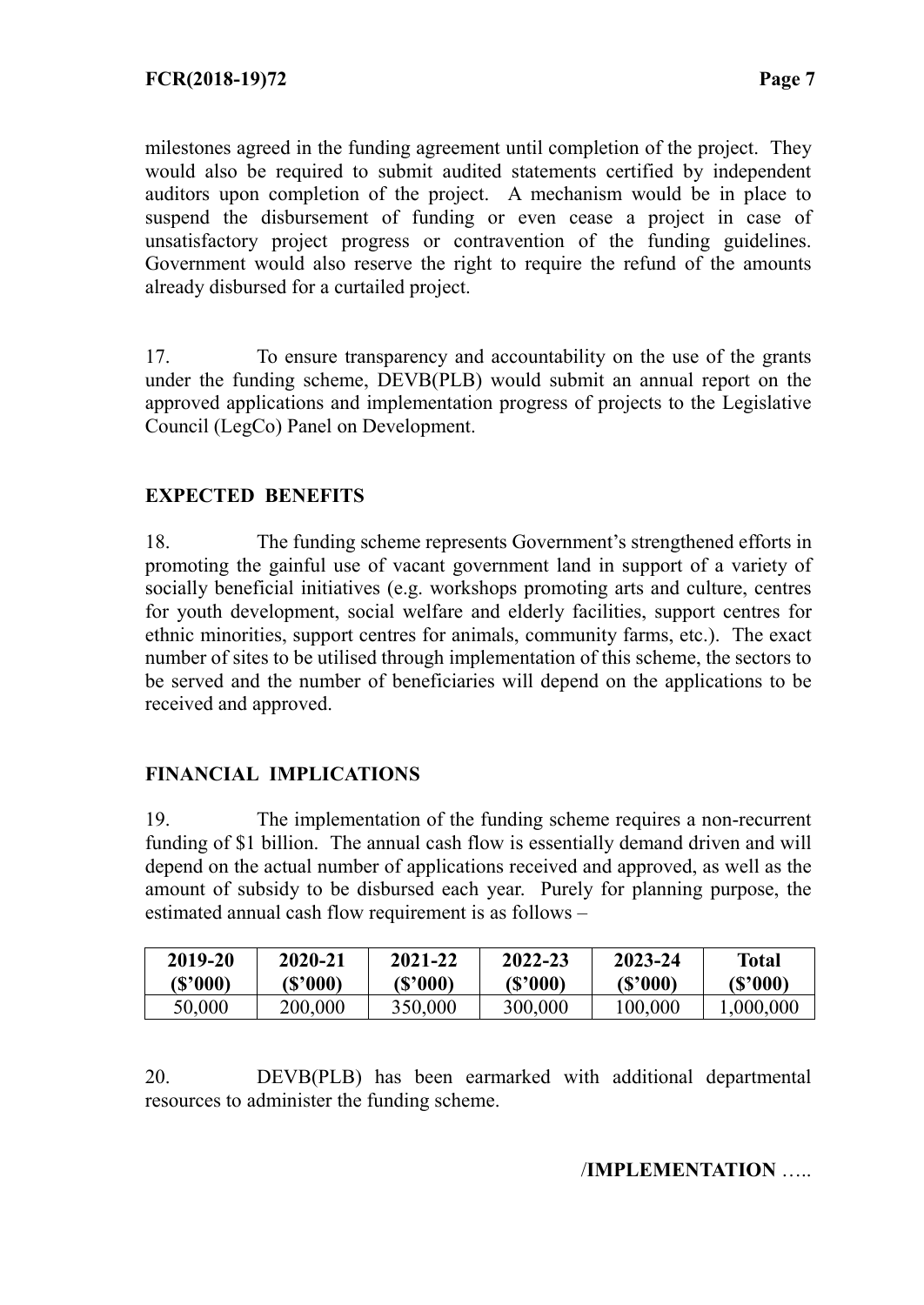## **IMPLEMENTATION TIMETABLE**

21. Interested NGOs may continue to apply for the use of suitable vacant government sites (including vacant school premises on government land) and the related grant of a STT under the existing mechanism (see paragraphs 6 to 7 above). Subject to Members' approval, we aim to launch the funding scheme as soon as possible. The scheme would be open to applications from NGOs which have secured approval or at least in-principle approval for the grant of STT on or after 28 February 2018 (the date on which the initiative was announced, in the context of the 2018-19 Budget) for the use of vacant government sites (including vacant school premises on government land) and where works have yet to commence.

### **PUBLIC CONSULTATION**

22. We consulted the LegCo Panel on Development on 27 November 2018. Members were supportive of the proposal, including the three key directions mentioned in paragraph 5 above. They welcomed Government's suggestions for simplifying processes and rendering support for NGOs as flexibly as possible. They urged Government to launch the funding scheme as soon as possible, and in so doing help the NGOs overcome challenges of utilising vacant government sites and roll out in a timely manner a variety of projects benefiting the community.

#### **BACKGROUND**

23. On 28 February 2018, the Financial Secretary announced in the 2018-19 Budget that \$1 billion would be set aside to subsidise the costs of basic works of eligible projects for user organisations to make better use of vacant government sites and school premises.

---------------------------------

Development Bureau December 2018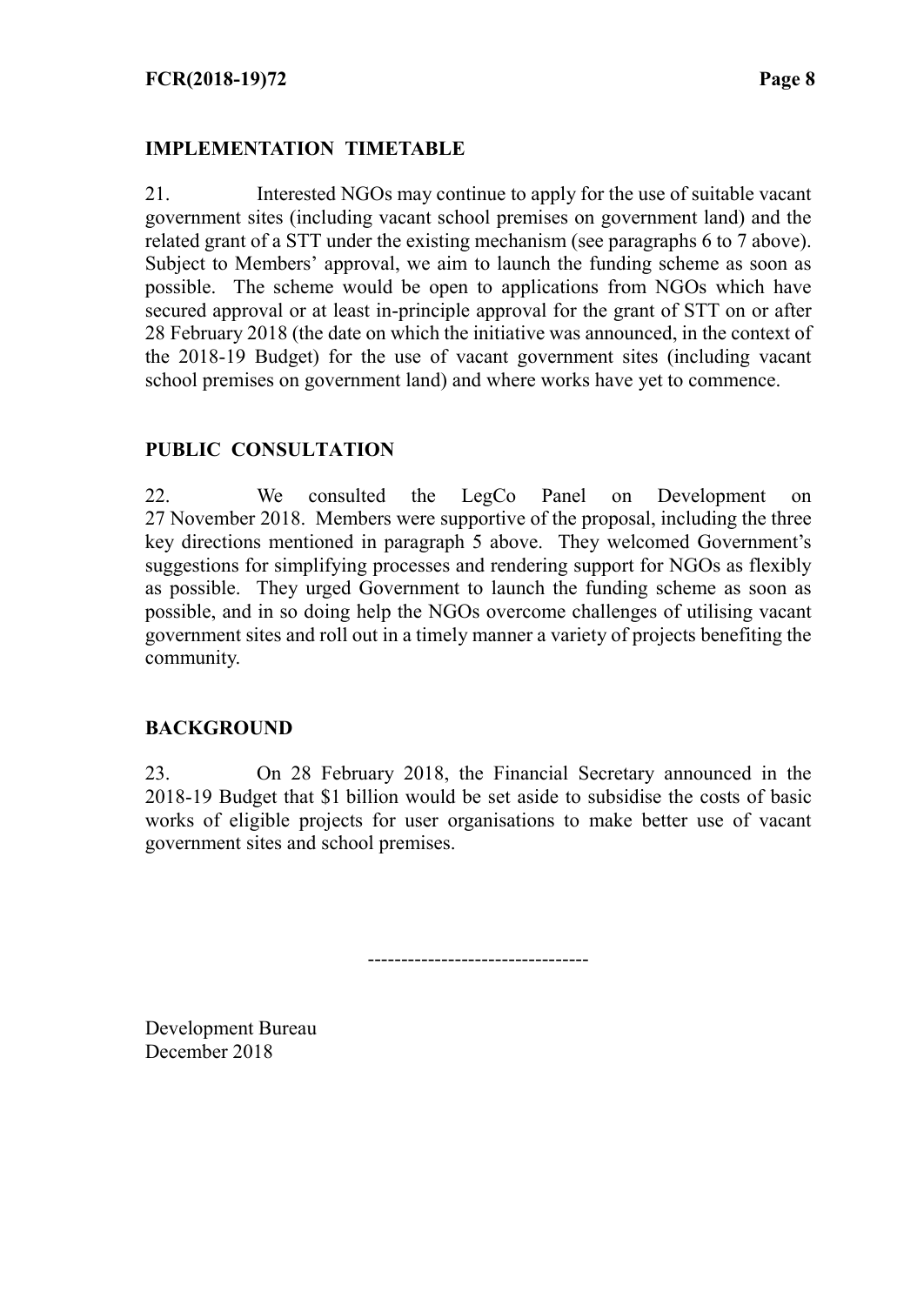## **Vacant Government Sites (excluding Vacant School Premises) Available for Application for Greening or Government/Institution/Community Uses**

## **(as at 3 October 2018)**

## **1. Geographical Distribution**

| <b>District Council Constituencies</b><br>(in alphabetical order) | <b>No. of Sites</b> |
|-------------------------------------------------------------------|---------------------|
| Central and Western                                               | 16                  |
| Eastern                                                           | $\overline{7}$      |
| Islands                                                           | 44                  |
| Kowloon City                                                      | 9                   |
| Kwai Tsing                                                        | 47                  |
| Kwun Tong                                                         | 5                   |
| North                                                             | 175                 |
| Sai Kung                                                          | 26                  |
| Sha Tin                                                           | 57                  |
| Sham Shui Po                                                      | 6                   |
| Southern                                                          | 30                  |
| Tai Po                                                            | 17                  |
| Tsuen Wan                                                         | 59                  |
| Tuen Mun                                                          | 89                  |
| Wan Chai                                                          | 8                   |
| Wong Tai Sin                                                      | $\overline{7}$      |
| Yau Tsim Mong                                                     | $\overline{2}$      |
| Yuen Long                                                         | 228                 |
| <b>Total</b>                                                      | 832                 |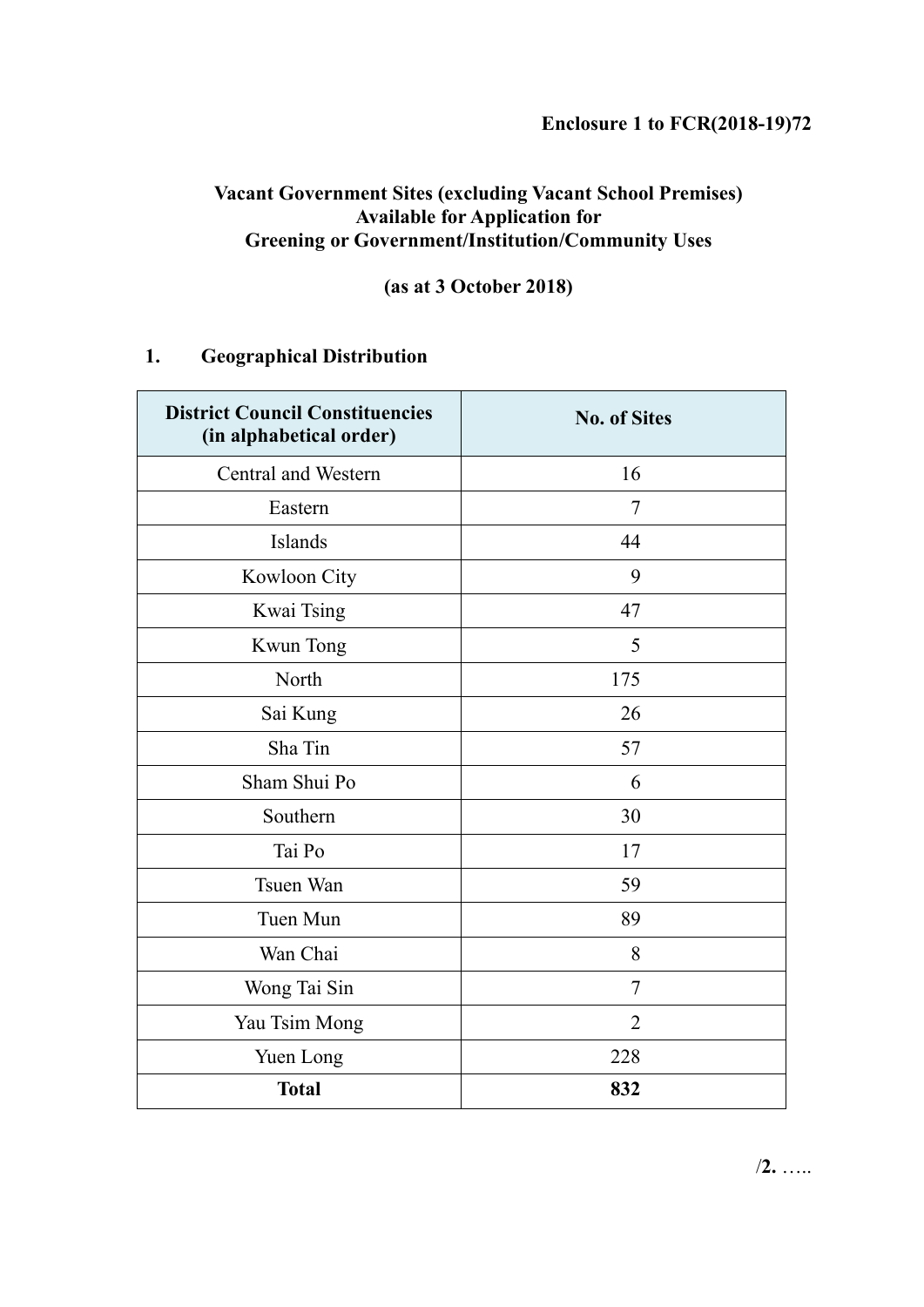## **2. Size**

| <b>Site Area</b><br>(sq. metre) | <b>No. of Sites</b> | % of the total no. of<br>sites |
|---------------------------------|---------------------|--------------------------------|
| $\leq 100$                      | 172                 | 21%                            |
| $>100 \leq 500$                 | 326                 | 39%                            |
| $>500 \le 1000$                 | 135                 | 16%                            |
| >1000                           | 199                 | 24%                            |
| <b>Total</b>                    | 832                 | 100%                           |

# **3. Zoning**

| Zone                                    | <b>No. of Sites</b> |  |
|-----------------------------------------|---------------------|--|
| Green Belt                              | 189                 |  |
| Village Type Development                | 137                 |  |
| Government, Institution or<br>Community | 80                  |  |
| Residential                             | 79                  |  |
| Agriculture                             | 73                  |  |
| Open Space                              | 72                  |  |
| Others                                  | 202                 |  |
| <b>Total</b>                            | 832                 |  |

---------------------------------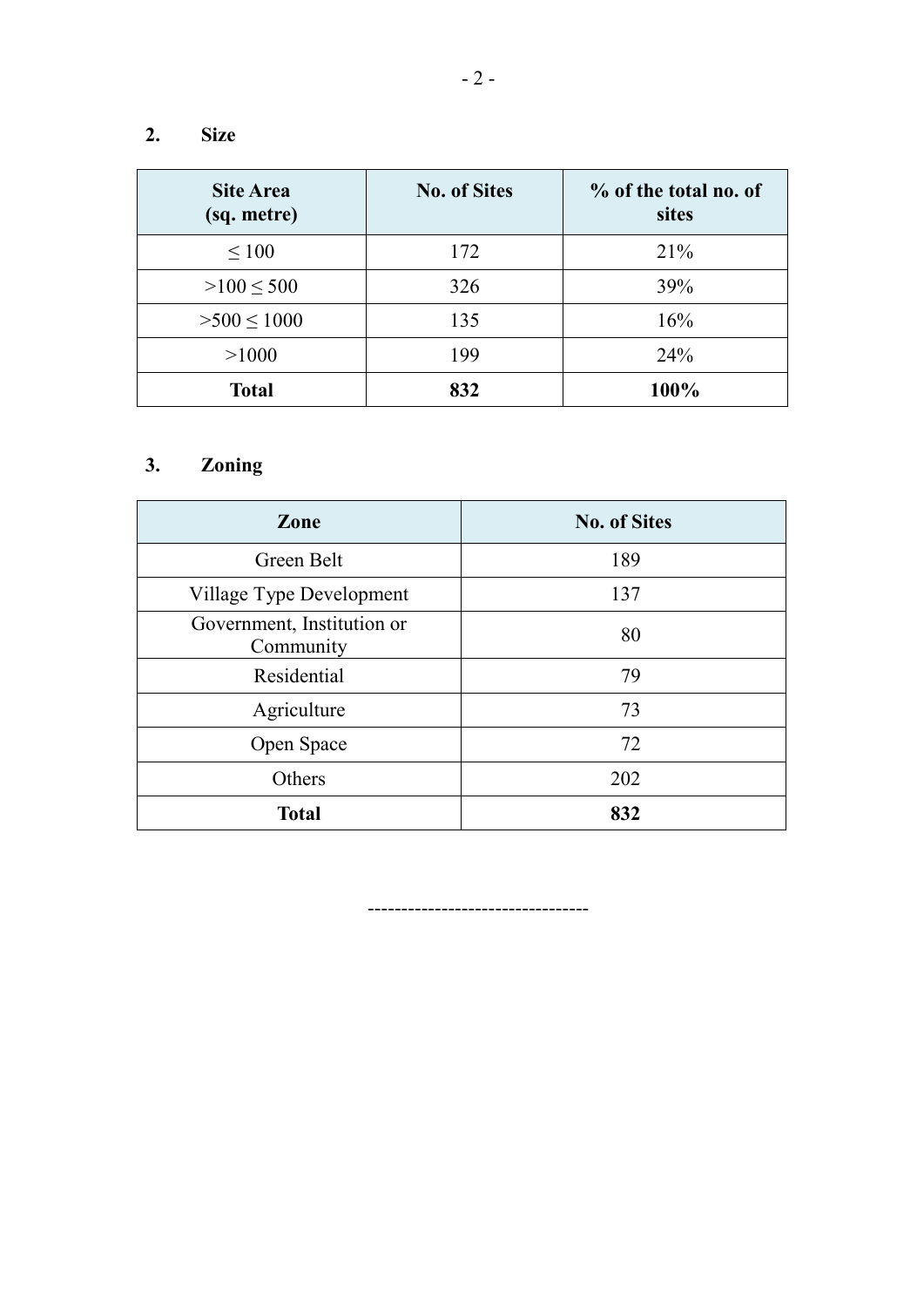| <b>Item</b><br>No. | Location                                                                            | <b>District</b> | Area<br>(sq. metre) | Zone                                       | <b>Enquiries</b>                             |
|--------------------|-------------------------------------------------------------------------------------|-----------------|---------------------|--------------------------------------------|----------------------------------------------|
| 1                  | Former Nam Sun<br>Primary School, Po<br>Toi O, Sai Kung                             | Sai Kung        | 720                 | Village Type<br>Development                | District Lands<br>Office, Sai Kung           |
| $\overline{2}$     | Former Sui Ying<br>School Tai Wan, Sai<br>Kung                                      | Sai Kung        | 1987                | Conservation<br>Area                       | District Lands<br>Office, Sai Kung           |
| 3                  | Tai Mong Tsai Yan<br>Yee Road Village<br>School, Sai Kung                           | Sai Kung        | 1780                | Village Type<br>Development                | District Lands<br>Office, Sai Kung           |
| 4                  | Shan Mei Village<br>(Former Tak Wah<br>School)                                      | Sha Tin         | 1570                | No Zone                                    | District Lands<br>Office, Sha Tin            |
| 5                  | Lin Hoi School, Shek<br>Lin Road, Shek Kwu<br>Lung                                  | Tai Po          | 1610                | Green Belt                                 | District Lands<br>Office, Tai Po             |
| 6                  | Yuk Yin School, Kau<br>Lung Hang, Tai Po                                            | Tai Po          | 392                 | Government,<br>Institution or<br>Community | <b>District Lands</b><br>Office, Tai Po      |
| $\tau$             | Ko Lau Wan<br>Fishermen's School Ko<br>Lau Wan, Tai Po                              | Tai Po          | 922                 | Village Type                               | District Lands<br>Development Office, Tai Po |
| 8                  | <b>Fish Marketing</b><br>Organization Sam<br>Mun Tsai New Village<br>Primary School | Tai Po          | 874                 | Government,<br>Institution or<br>Community | <b>District Lands</b><br>Office, Tai Po      |

#### **Vacant School Premises Available for Application for Greening or Government/Institution/Community Uses (as at 3 October 2018)**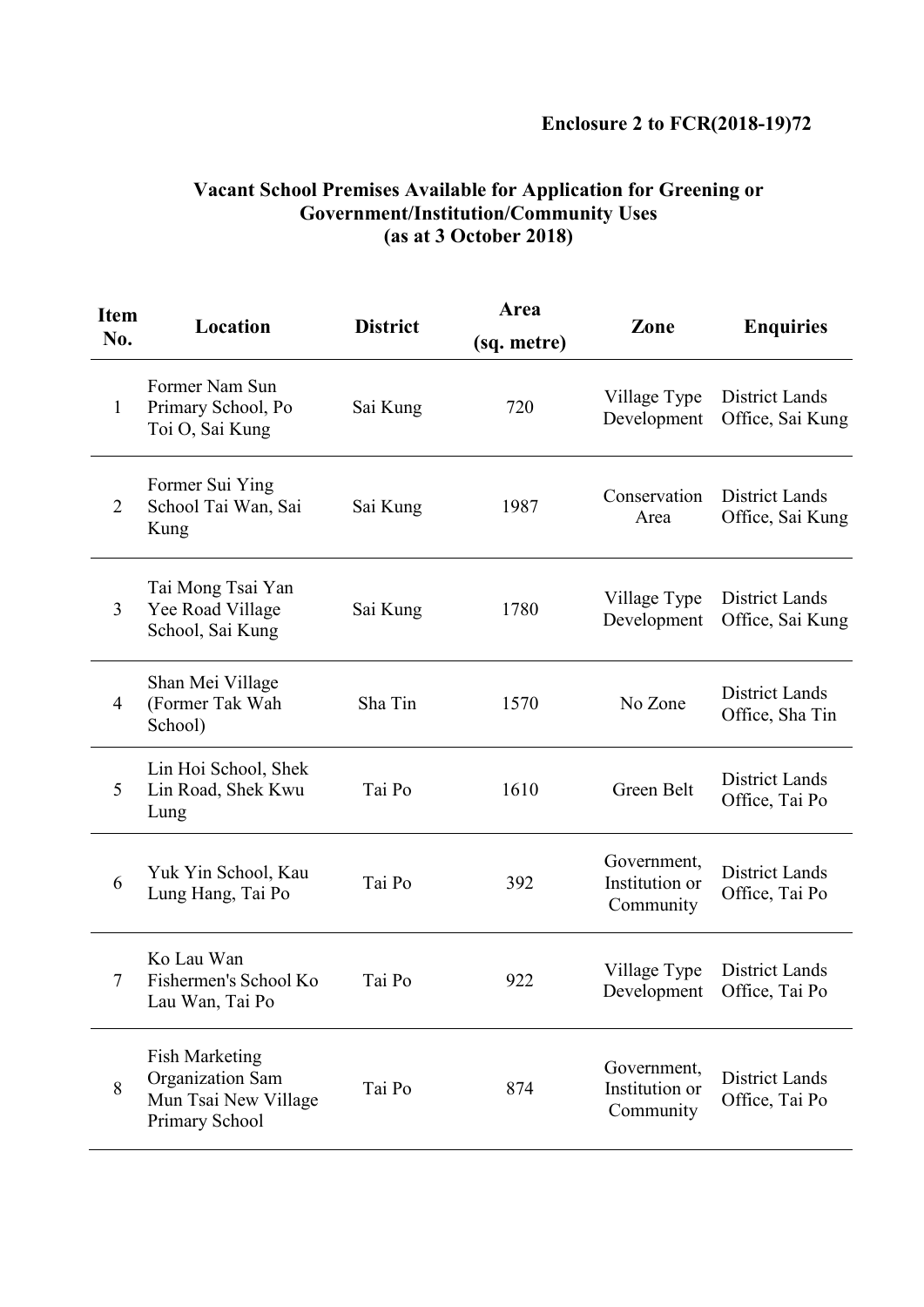| <b>Item</b><br>No. | Location                                                                                                                 | <b>District</b> | Area<br>(sq. metre) | Zone                                       | <b>Enquiries</b>                              |
|--------------------|--------------------------------------------------------------------------------------------------------------------------|-----------------|---------------------|--------------------------------------------|-----------------------------------------------|
| 9                  | Ex-Kwan Ah School,<br>Sheung Tam Shui<br>Hang, Sha Tau Kok                                                               | North           | 1300                | Government,<br>Institution or<br>Community | <b>District Lands</b><br>Office, North        |
| 10                 | Ex-Kwok Kwan<br>Public School, Wu<br>Kau Tang                                                                            | North           | 1900                | Village Type<br>Development                | <b>District Lands</b><br>Office, North        |
| 11                 | Former Peng Chau<br>Shue Chun Public<br>School, Nim Shue<br>Wan Village, Lantau<br><b>Island</b> (near Discovery<br>Bay) | <b>Islands</b>  | 530                 | Government,<br>Institution or<br>Community | District Lands<br>Office, Islands             |
| 12                 | Former vacated school<br>at Yi O San Tsuen, Yi<br>O, Lantau                                                              | Islands         | 1090                | Green Belt                                 | <b>District Lands</b><br>Office, Islands      |
| 13                 | Former vacated school<br>at Fan Lau, Lantau                                                                              | Islands         | 54                  | Village Type<br>Development                | <b>District Lands</b><br>Office, Islands      |
| 14                 | Ex-Lo Wu Public<br>School at Lo Wu<br>Village, Ta Kwu Ling                                                               | North           | 2200                | Government,<br>Institution or<br>Community | <b>District Lands</b><br>Office, North        |
| 15                 | Government Land at<br>ex-Ha Tsuen Heung<br>Pak Nai Public School<br>in D.D.135, Ha Tsuen                                 | Yuen Long       | 1620                | Coastal<br>Protection Area                 | <b>District Lands</b><br>Office, Yuen<br>Long |
| 16                 | Government Land at<br>Ex-Ha Pak Nai Tsuen<br>Public School in<br>D.D.133, Ha Pak Nai,<br>Ha Tsuen                        | Yuen Long       | 145                 | Agriculture                                | <b>District Lands</b><br>Office, Yuen<br>Long |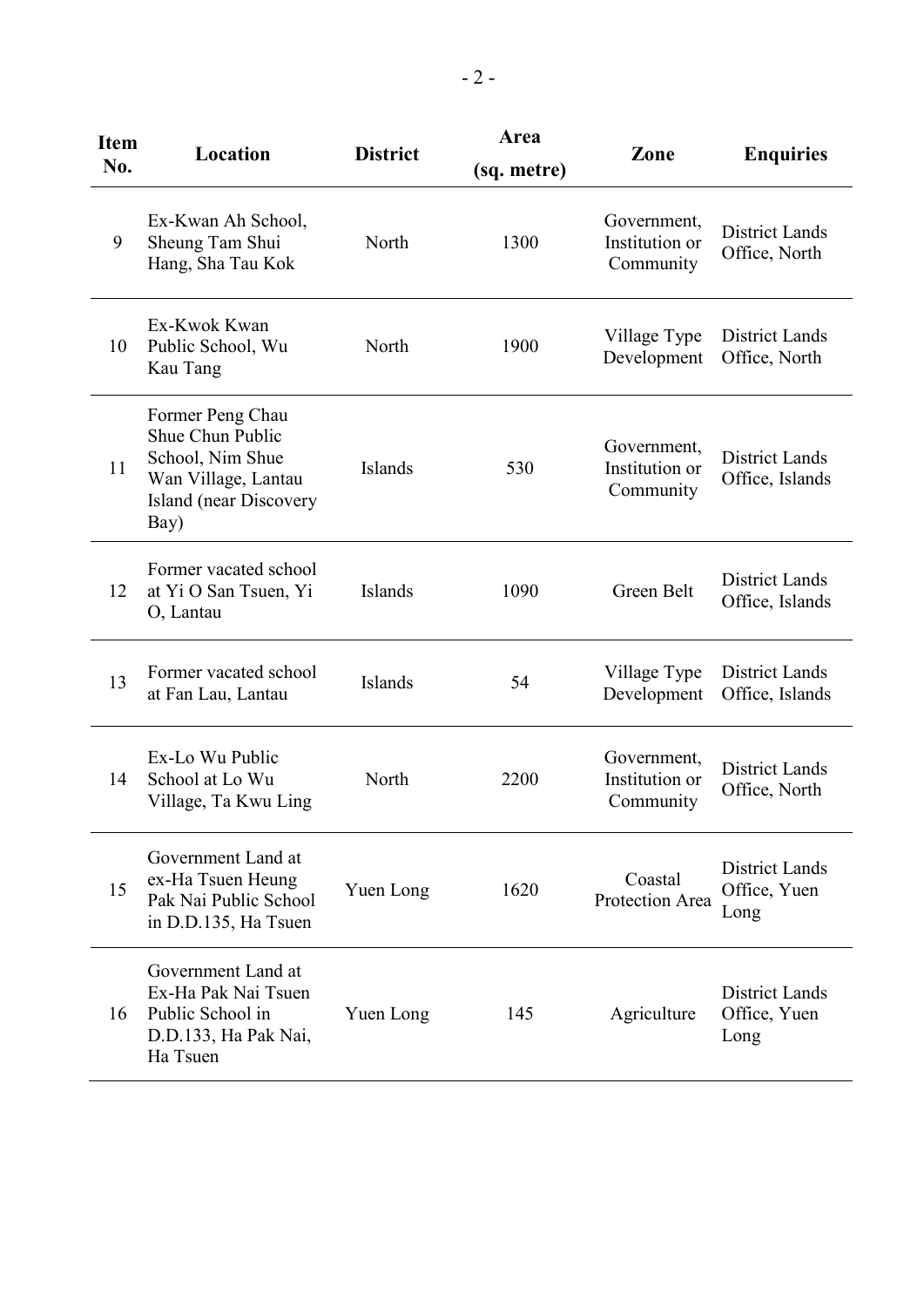| <b>Item</b><br>No. | Location                                                                                                               | <b>District</b> | Area<br>(sq. metre) | Zone                                       | <b>Enquiries</b>                              |
|--------------------|------------------------------------------------------------------------------------------------------------------------|-----------------|---------------------|--------------------------------------------|-----------------------------------------------|
| 17                 | Government Land at<br>Ex-Mong Tseng<br>Public School in<br>D.D.129, Ping Shan                                          | Yuen Long       | 1540                | Village Type<br>Development                | <b>District Lands</b><br>Office, Yuen<br>Long |
| 18                 | Government Land at<br>Ex-Tai Shing Public<br>School in D.D.129,<br>Ping Shan                                           | Yuen Long       | 706                 | Residential                                | <b>District Lands</b><br>Office, Yuen<br>Long |
| 19                 | Kwun Yam Shan<br>(former school site)                                                                                  | Sha Tin         | 86                  | Conservation<br>Area                       | <b>District Lands</b><br>Office, Sha Tin      |
| 20                 | Ex-Hing Sam School,<br>Tai Kei Leng,<br>D.D.116, Shap Pat<br>Heung                                                     | Yuen Long       | 721                 | Open Space                                 | <b>District Lands</b><br>Office, Yuen<br>Long |
| 21                 | Government Land at<br>Ex-Lung Kai Public<br>School, near Lot No.<br>869 RP in D.D. 96, Ma<br>Cho Lung Road, San<br>Tin | Yuen Long       | 1670                | Government,<br>Institution or<br>Community | <b>District Lands</b><br>Office, Yuen<br>Long |

---------------------------------

- 3 -